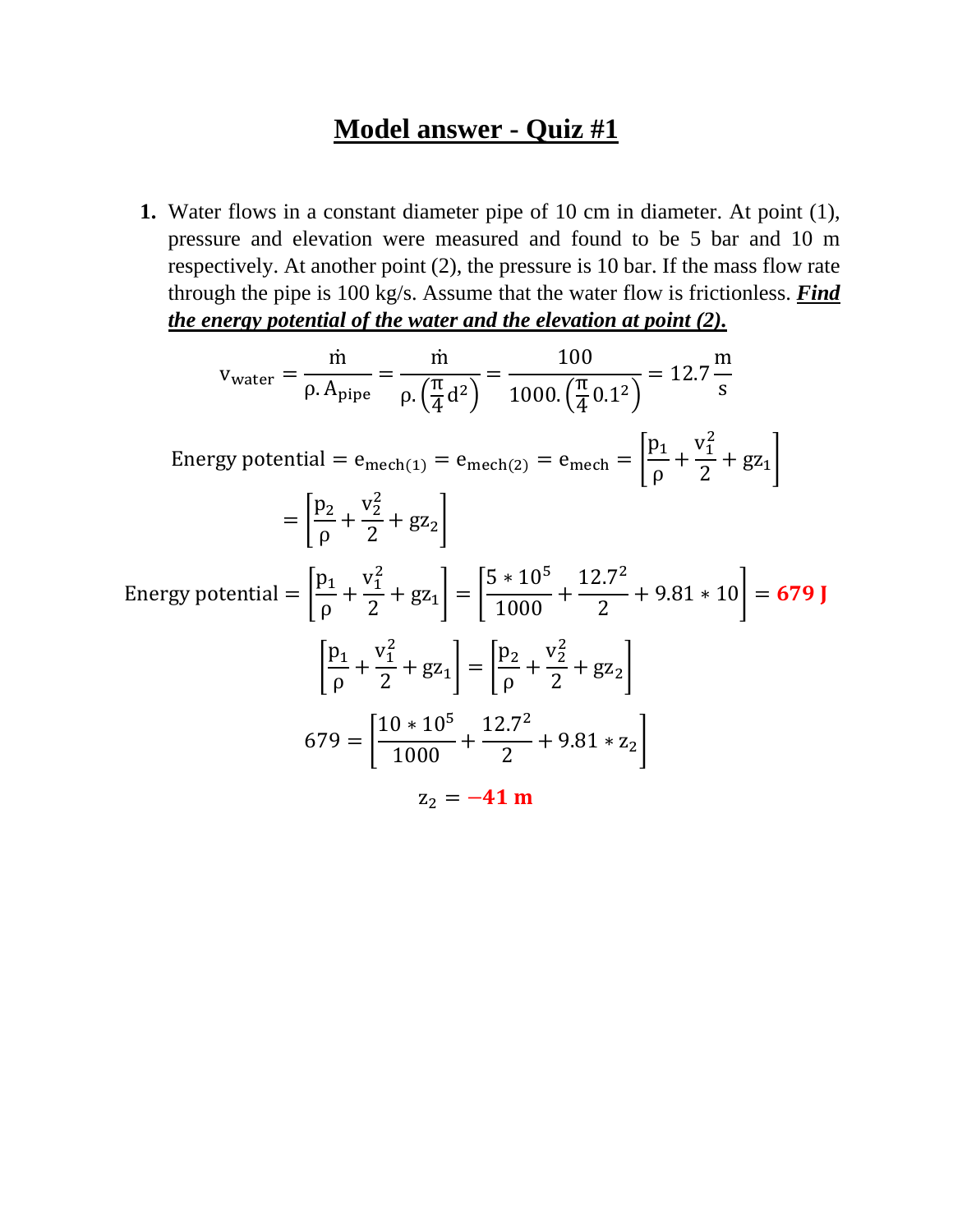**2.** Water flows in a constant diameter pipe of 10 cm in diameter. At point (1), pressure and elevation were measured and found to be 5 bar and 10 m respectively. At another point (2), pressure and elevation are 10 bar and 20 m. If the mass flow rate through the pipe is 100 kg/s. Pump is installed between the two points (1) and (2) and assume that the water flow is frictionless. *Find the velocity through the pipe and the rate of energy potential given to water.* 

$$
v_{\text{water}} = \frac{\dot{m}}{\rho. A_{\text{pipe}}} = \frac{\dot{m}}{\rho. \left(\frac{\pi}{4} d^2\right)} = \frac{100}{1000. \left(\frac{\pi}{4} 0.1^2\right)} = 12.7 \frac{\text{m}}{\text{s}}
$$

$$
e_{\text{mech}(1)} = \left[\frac{p_1}{\rho} + \frac{v_1^2}{2} + gz_1\right] = \left[\frac{5 \times 10^5}{1000} + \frac{12.7^2}{2} + 9.81 \times 10\right] = 679 \text{ J}
$$

$$
e_{\text{mech}(2)} = \left[\frac{p_2}{\rho} + \frac{v_2^2}{2} + gz_2\right] = \left[\frac{10 \times 10^5}{1000} + \frac{12.7^2}{2} + 9.81 \times 20\right] = 1277 \text{ J}
$$

Energy potential given to water =  $\Delta E_{\text{mech}}$  =  $e_{\text{mech}(2)} - e_{\text{mech}(1)}$ 

 $\Delta E_{\text{mech}} = 598$  J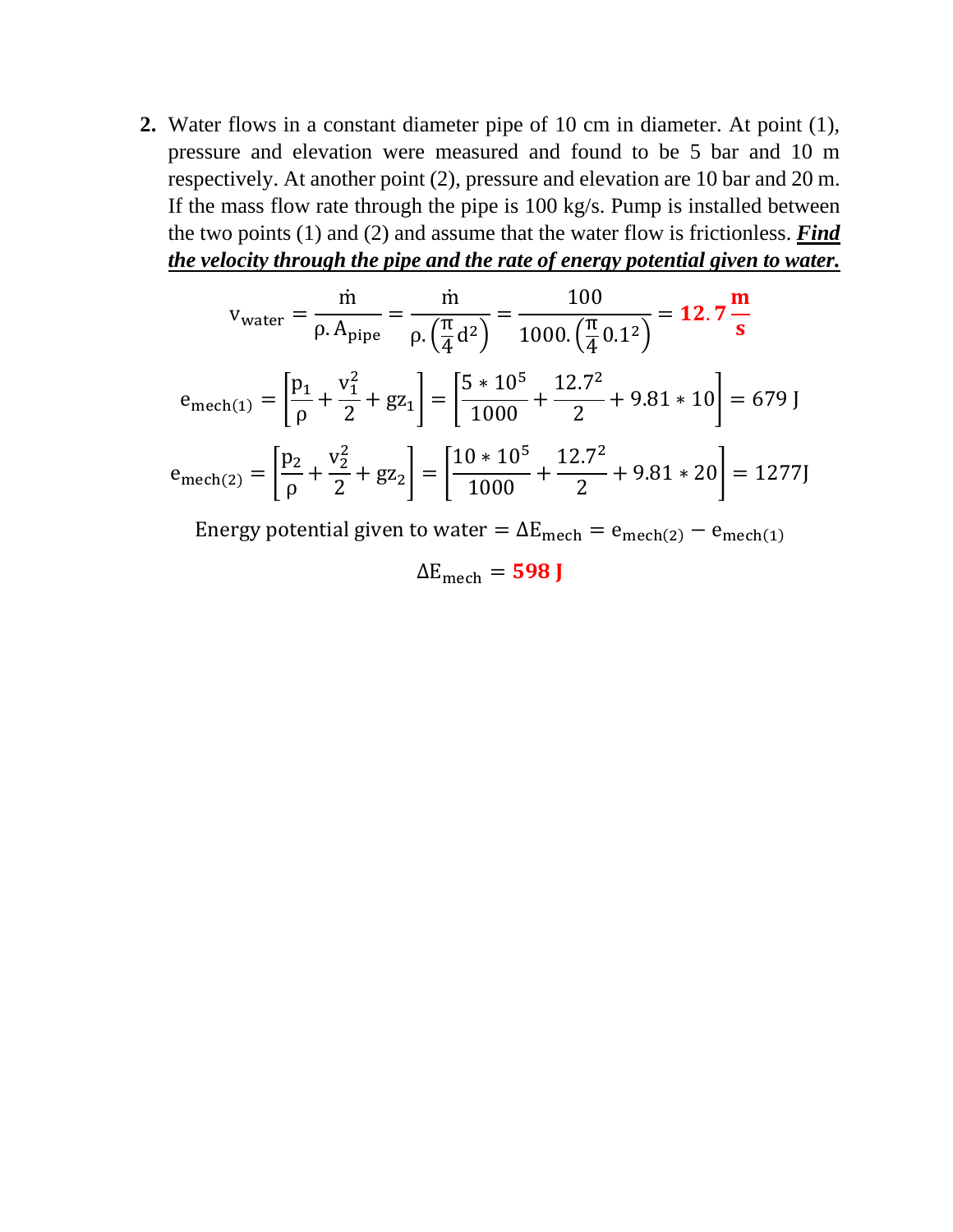**3.** Water flows in a constant diameter pipe of 10 cm in diameter. At point (1), pressure and elevation were measured and found to be 5 bar and 10 m respectively. At another point (2), the elevation is 5 m. If the mass flow rate through the pipe is 100 kg/s. Pump is installed between the two points (1) and (2) which is driven by an electric motor that consumes 10 kW of electric power. Assume that the water flow is frictionless. If the combined pumpmotor efficiency is 90%, *find the pressure at point (2).* 

$$
v_{\text{water}} = \frac{\dot{m}}{\rho. A_{\text{pipe}}} = \frac{\dot{m}}{\rho. (\frac{\pi}{4} d^2)} = \frac{100}{1000. (\frac{\pi}{4} 0.1^2)} = 12.7 \frac{\text{m}}{\text{s}}
$$
  
\n
$$
\eta_{\text{pump-motor}} = \frac{\Delta \dot{E}_{\text{mech}}}{\dot{W}_{\text{mech}}} = 0.9
$$
  
\n
$$
\eta_{\text{pump-motor}} = 0.9 = \frac{\dot{m} \left[ \left( \frac{p_2 - p_1}{\rho} \right) + \left( \frac{v_2^2 - v_1^2}{2} \right) + g(z_2 - z_1) \right]}{10 \times 10^3}
$$
  
\n
$$
\eta_{\text{pump-motor}} = 0.9 = \frac{100 \times \left[ \left( \frac{p_2 - 5 \times 10^5}{1000} \right) + 0 + 9.81 \times (5 - 10) \right]}{10 \times 10^3}
$$
  
\n
$$
9000 = 100 \times \left[ \left( \frac{p_2 - 5 \times 10^5}{1000} \right) + 0 + 9.81 \times (5 - 10) \right]
$$
  
\n
$$
p_2 = 639 \text{ kPa}
$$